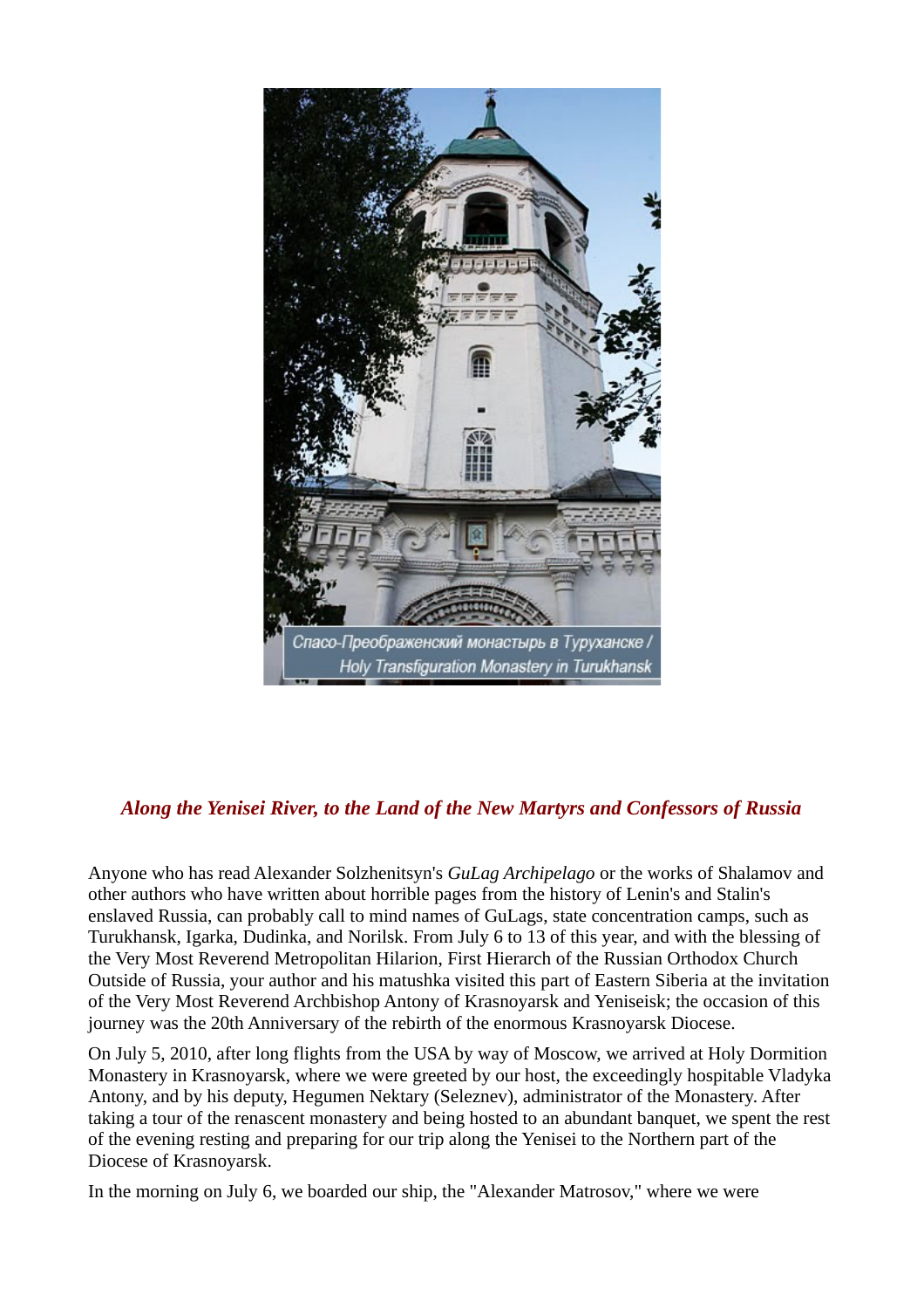introduced to others who had been invited by Vladyka Antony to take part in this pilgrimage through the boundless expanse of the Krasnoyarsk land. Some of the pilgrims had come from Sweden and Lithuania; the rest were from Russia.

In the evening on the first day of our travels, July 7, the ship made its first stop - in Yeniseisk, one of Siberia's oldest cities, established as a military fortress in 1619 by a detachment of Cossacks. On the dock, Vladyka and the pilgrims were greeted by Abbot Nikanor (Anfilatov), administrator of the Holy Transfiguration Monastery, and by representatives of the provincial and city governments. After touring Siberia's oldest monastery and reading the evening prayer rule, the pilgrims had a lenten monastic supper. During the meal, Vladyka Antony noted what had been accomplished in the restoration of the 400-year old Monastery, the Iveron Convent, and the city's Holy Dormition Cathedral; he called upon the secular authorities to redouble their contribution to the work of restoring Yeniseisk's historical monuments.

Yeniseisk is considered the cradle of Orthodoxy in Siberia and of what is uniquely Russian in the land of Krasnoyarsk. About 70 historical, cultural, and architectural monuments have been preserved. Throughout its history, Yeniseisk was a place of exile for dissidents. Among the more famous people exiled here were Protopop Avvakum, several Decembrists, and the great Holy Hierarch Luke (Voino-Yasenetsky).

Continuing our travels along the Yenisei, our ship made brief stops at a number of settlements on the banks of the mighty river. At each of our stops, village priests and their flocks would be waiting at the pier to welcome their Archpastor. Without fail, Vladyka would find words of encouragement and consolation for each of them. We witnessed how an Archpastor shows sincere concern for his flock, and with what love for him the flock responds.

After the ship docked at the village of Turukhansk, Vladyka Anthony and the pilgrims were greeted by Abbot Agathangel (Daineko), administrator of the Holy Trinity Monastery, and by provincial and city officials. The pilgrims experienced the joy of being able to venerate one of Siberia's great holy treasures, the relics of Holy Martyr St Vasily of Mangezeisk, (+1602 ), the first person in Siberia to be glorified as a saint. His holy relics are the principal holy treasure of Holy Trinity Monastery. The Monastery, established in the mid-17th Century, is the most Northern monastery in all of Russia, and played a significant role in spreading Christianity in the Northern regions of the enormous Turukhansk land..

The administrator of Holy Trinity Monastery told us that the Monastery's liturgical life continued until 1933, when "abomination of desolation" began at this holy site, and continued to rule for another 58 years, until prayer life there was restored in 1991. The reliquary in which the relics of Holy Martyr Vasily lay was opened, and the holy remains were desecrated. The Cathedral Church of the Holy Trinity was turned into a warehouse. Among the host of New Martyrs and Confessors of Russia who were here in the 1920-30s were Bishop Athanasios (Sakharov) of Kovrov, Metropolitan Kirill (Smirnov) of Yaroslavl', and the surgeon Archbishop Luke (Voino-Yasenetsky).

Vladyka Luke's autobiography records many precious details about his time in Turukhansk. The following excerpt from the Holy Hierarch's recollections will give the reader some idea of the extremely difficult conditions the exiled hierarch and the other prisoners had to endure. Vladyka recalled that because of his resolute adherence to the Faith, one of the agents of the CheKa came to despise him with such fierce hatred that he succeeded in having him moved from Turukhansk to the even more remote taiga. In the village of Plakhino, Vladyka Luke was assigned quarters "with two windows; instead of having outer [storm windows], their exteriors were covered with flat sheets of ice. Cracks in the windows were left unsealed, and in the corner, the light of day could be seen through a large gaping crack. There was a snowdrift on the floor. At the threshold there was a second pile of snow that never melted. To provide places to sleep at night and to rest during the day, the peasants had constructed wide sleeping platforms, covered with deer hides. ...It would be freezing cold when I got up in the morning; there would be a thick layer of ice in the water bucket. When I sat, warmly dressed, at the table, I would feel warm above the waist, but would be cold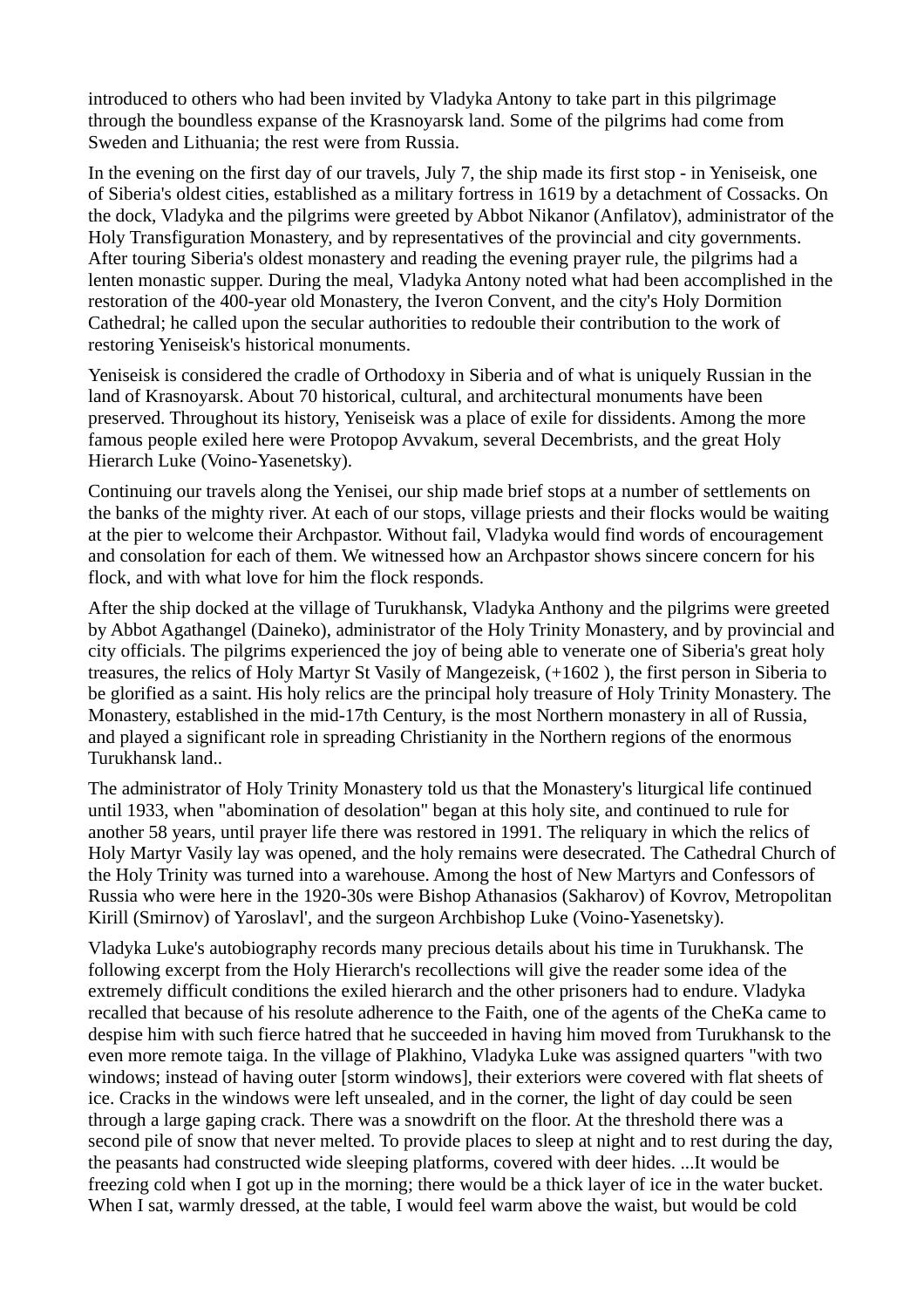below the waist."

The suffering one had to live in such harsh circumstances day in and day out, year after year. On February 15, 1954, toward the end of his life, on the thirtieth anniversary of his ordination to the diaconate, Holy Hierarch Luke said:

"My thirty-year long journey was difficult and thorny, but at the same time it was also a remarkably blessed one. God's grace was with me along the way, and my path was illumined by the light of Christ. And it is a joy for me, a very great joy, to have traveled that path. It was a great act of kindness done by God for me. I consider the difficult years of priesthood, soon followed by my service as a bishop, not as burdensome, but as the most blessed, best, happiest, years of my life."

During our four-day journey along the Yenisei, Vladyka Antony told the pilgrims many interesting things about the Yenisei, one of the greatest rivers in all the world. From South to North, it is about 3,487 km in length. Its river basin encompasses about 2,580 thousand square km. The river flows out into the Arctic Ocean. The source of the Yenisei is believed to be the Kara-Balyk lake in the Sayan Mountains. It ices over in November, and thaws in March or April. It is home to 40 different varieties of fish, ranging from pike and burbot to sturgeon and taimen.

During our four days on the mighty Yenisei, matushka and I often remembered awful scenes from *The Gulag Archipelago* describing how hungry, cold, tortured people were taken by barge to Stalinist camps, and how others were drowned in the river's frigid, deep and fast-moving water.

Twenty years ago, when Archbishop Antony ascended the *cathedra* of the Diocese of Krasnoyarsk and Yeniseisk, there were but ten churches in the enormous land of Krasnoyarsk, a land four times the size of France. Over the past two decades, more than 270 churches, chapels and houses of prayer have been built or restored in the Diocese. Among them are churches or chapels established at hospitals, penitentiaries, and at a military school. Monasteries— 3 for men and 3 for women have been opened. Religious institutions, Orthodox social organizations, brotherhoods and sisterhoods, theological/pastoral programs of study, church Sunday schools, Orthodox cultural centers and libraries, several Orthodox grammar schools and middle schools, church and youth choirs, have all been established. The Diocese also operates a program to serve pilgrims, a press office, and a publications center.

Vladyka conducted a number of religious talks, and from time to time asked pilgrims to talk about their religious experiences. I had the honor of talking about the Hawaiian Myrrh-streaming Iveron Icon of the Mother of God. On the eve of our departure for Siberia, brother Nektary Yangston, curator of the Icon , sent us a large quantity of cotton thoroughly steeped in the grace-filled, aromatic Myrrh. (We hung up a print of the Hawaiian Icon in the ship's dining hall, and would pray before it both before and after meals. On the last day we were aboard the ship, the crew asked that the Icon remain in the dining hall.) I gave a detailed account about the appearance of the Icon in 2007, the year unification of the Russian Church was achieved, and gave each pilgrim a small piece of cotton with myrrh from the Icon. Many priests I met in the land of Krasnoyarsk received these holy things. We left most of the myrrh-steeped cotton with Vladyka Antony. Thanks to the internet, many had already heard about the Icon.

In the evening of the fourth day of our travels along the Yenisei, the "Alexander Matrosov" arrived at the port town of Dudinka. That small town is located North of the Arctic Circle and is one of the Northern-most towns in the world, and one of the coldest, with Winter temperatures dropping to -57 С). While nearing the port, we heard the peal of bells rung at the newly-erected Church of the Entry of the Mother of God into the Temple, a picturesque church on the river bank. At 9:00 pm, the travelers were greeted by the clergy and the members of the administration of the Taimyrsk Municipal Region. Vladyka Antony was presented with the traditional bread and salt and, in keeping with local tradition, fish. Representatives of the various ethnic groups of Northern Russia (Iganantsy, Dolgany, Nentsy, Evenky, and Entsy), were attired in colorful folk costumes, and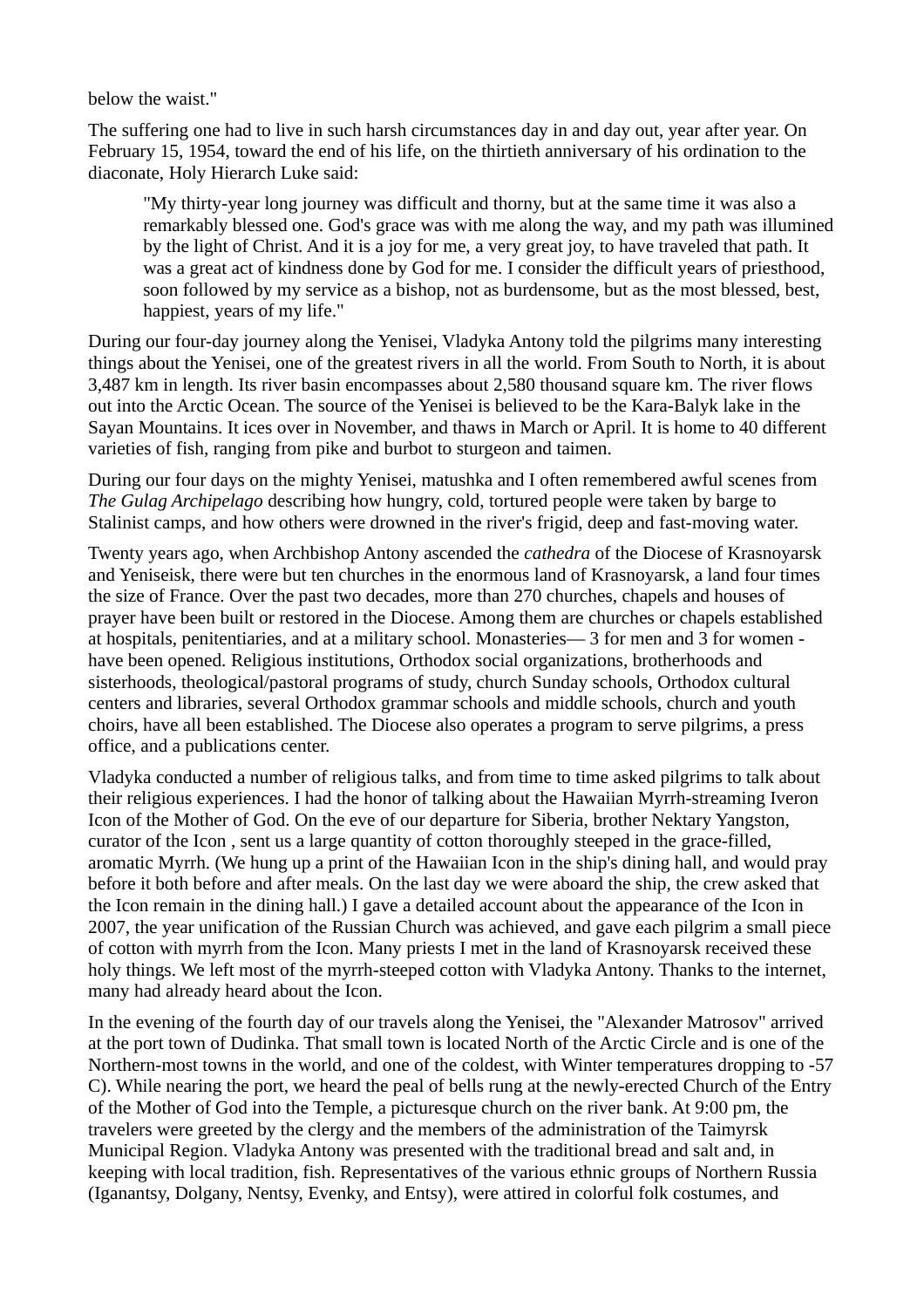welcomed their Archpastor in their native tongues.

We were taken from our pier to the airfield, and then by helicopter to the campground on the island of Lipatinokova, where we were to spend the night. We reached the campground at 11:00 PM. However, it was as light as day, as we were in the polar region at a time when the sun does not set. Upon our arrival, we got a friendly "bread and salt" welcome from the camp managers, who had prepared their archpastor and his guests a banquet fit for a king. They even gave up their own beds (and spent the night in storerooms and in the *banya* [Russian bath]. We were also welcomed by hosts of other inhabitants of the island — the famous Siberian mosquitoes. Fortunately, with insect repellant, we were able to deal with them.

In the morning of July 10, we had an opportunity to take in the unique scenery of the tundra, and to go fishing on the Yenisei. After lunch, we returned by helicopter to Dudinka to attend the Vigil Service at the Church of the Entrance into the Temple. Before attending the Vigil, we had time to visit the excellent Taimyrsk Regional Museum, one of the best museums of history and nature in Eastern Siberia.

In Dudinka we were shown a dilapidated wooden bridge over which tens of thousands of political prisoners were taken to the places of their incarceration and slave labor. The local authorities intend to restore the bridge and turn it into a memorial of the horrific Stalinist purges. With the permission of a member of the town administration, I took little pieces of wood from the bridge as a reminder of the new-martyrs who had spent time there.

Something immediately noticeable about buildings in Northern towns was they all looked as if they were standing [just like in the Russian folk tale] on fowl's legs, except that in this case, they were on legs of steel and concrete. The supports extend down into permafrost, and extend more than one meter above ground level. Air moves freely beneath the buildings. Although the ground freezes in the winter and thaws in the summer, the building remains unaffected, as the reinforced concrete piers are firmly frozen into a thousand-year layer of permafrost that holds them fast, as if in a vise.

Hundreds of mines in the permafrost zone supply Russia with coal and a variety of metal ores, tin, gold, diamonds, and many other valuable and useful minerals.

After the vigil service and the evening meal in Dudinka, we set off by automobile for Norilsk, a town established in 1935. It owes its birth to Stalin's concentration camp system, for its builders and earliest residents were political prisoners, including clergy who had been "repressed" by the authorities. In commemoration of those awful times, when Russian people and citizens of other nations ascended to their Golgotha, a "Norilsk Golgotha" memorial center was established on the site of the cemetery in which victims of the Noril' Camp and those who perished in building the Norilsk compound had been buried. Affixed to the chapel is a commemorative plaque with the inscription:

> Here ideals of country and of honor were utterly beaten out. How many died in the swamps – no one could ever count.

Entry to the "Norilsk Golgotha" is through the bell-tower gate. Upon entering, each visitor tolls the bell hanging overhead, in honor of those who perished here. Upon the gate is a memorial plaque bearing the inscription: "Peace to the remains, honor to the names, memory eternal and sorrow for those who passed through the GuLag. [Dedicated] with repentance to the victims of political repression, the prisoners of the Noril'-Lag."

Certain data show that in 1935, when the building of the complex was just beginning, there were 1,200 people incarcerated in Norilsk. By 1953, the number had increased one hundred fold! Unfortunately the actual number of people who behind the barbed wire perished from cold, hunger, sickness, and bullets, remains undetermined.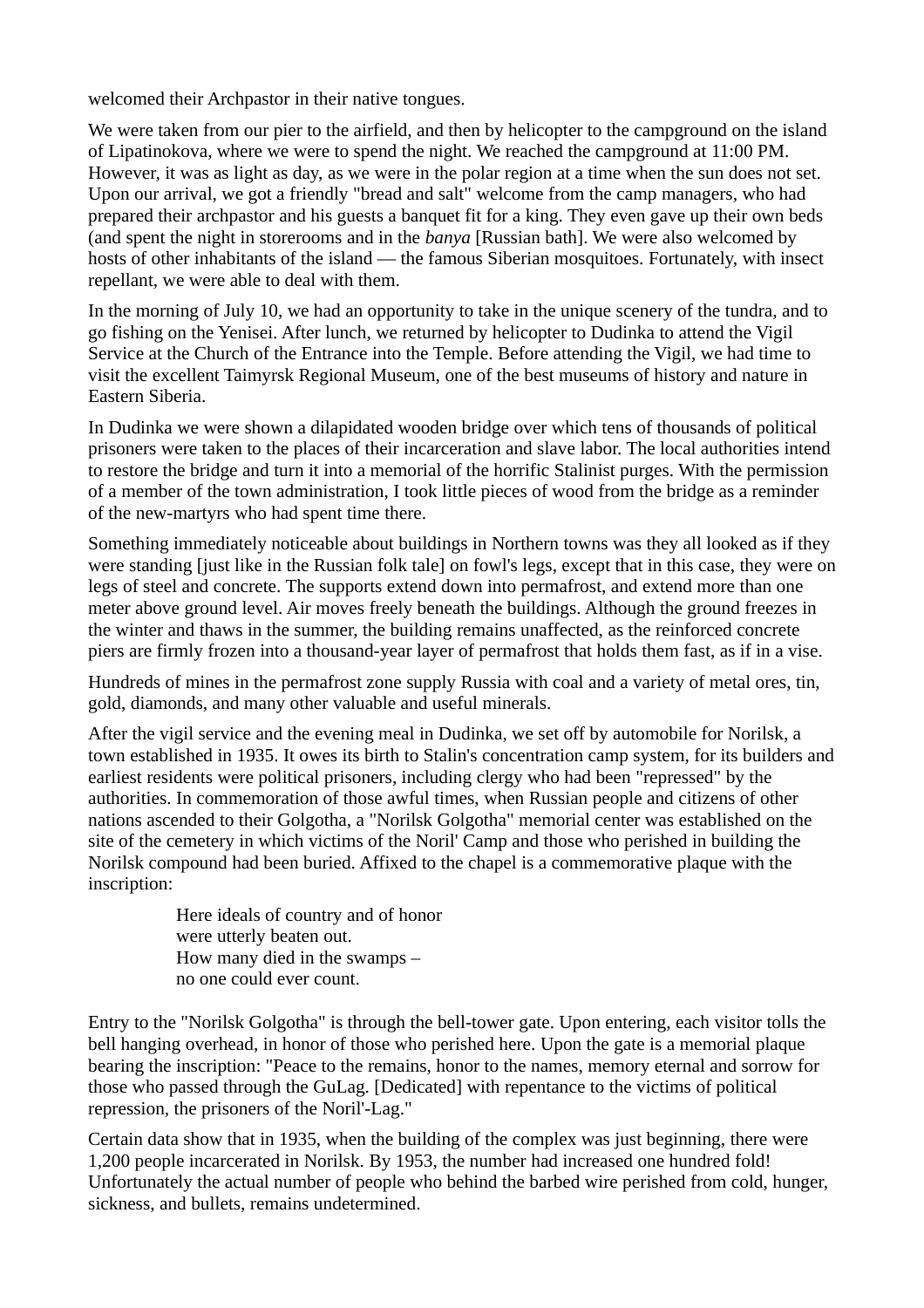Matushka and I gathered up several pebbles near the mass grave. In Norilsk, we were given some pieces of barbed wire dating back to the times of the Noril'-Lag. We will keep all of these objects in our church in Washington in memory of the innocent people who suffered in those years, when evil reigned in Russia in the 20th Century.

On July 11, in the Talnakh region near Norilsk, we took part in the Great Consecration of the new Holy Trinity Church. On every journey Archbishop Antony has made throughout his diocese over the course of his twenty-years as its ruling hierarch, he has consecrated new churches and chapels.

After the consecration of the Holy Trinity Church, we went on a tour of the deep "October" mine belonging to the Norilsk Nickel combine, the largest producer of nickel and palladium in the world, and one of the world's largest producers of platinum and copper. In addition to these, "Norilsk Nickel" also produces other metals – cobalt, chromium, rhodium, silver, gold, iridium, ruthenium, as well as selenium, tellurium, and sulfur.

Before our descent into the mineshaft to a depth of over 500 meters, all of Vladyka's guests had blood pressure and pulse readings taken by company physicians. Based on the medical examinations, not everyone was cleared to continue the tour. Company representatives explained the safety rules, and what we were to do in case of an accident. Thereafter, we were outfitted from head to toe in miner's work gear, from underwear to helmets, flashlights and oxygen bottles. We signed statements to the effect that we understood everything that had been explained to us, and that we were taking full responsibility for ourselves.

We descended via elevator into a world theretofore unknown to us, and found ourselves in an enormous underground city of tunnels, where ores were being mined around the clock. It was explained to us that at this site there was a supply of useful minerals enough to last for 200 years. In short, we were very impressed by the tour and now will have even more respect for the work done by miners....

Afterwards, we dined with EA Muraviev, director of the Arctic branch of "Norilsk Nickel," SA Shmakov, chief executive of the town of Norilsk, and other representatives of the civil authorities. It was nice to see Vladyka Antony able to find common ground in his conversations with our hospitable hosts, and to see with what sincere joy they welcomed the appearance of a new church in Talnakh.

We served the vigil on the eve of the feast day of the Holy Apostles SS Peter and Paul, and the Divine Liturgy on their feast day, July 12, in the Cathedral Church of the "Joy of All Who Sorrow Icon of the Mother of God," the main church in Taimyr. The church was erected on a site that had once held a political prisoners' compound and administrative offices of the Noril'-Lag, one of the most terrible outposts of Stalin's machine of repression. By God's providence, now the bloodless Sacrifice of Incarnate God takes place on that site. ...

After the Liturgy for the feast of the Holy Apostles SS Peter and Paul, and in the presence of officials of the town administration, pilgrims, and other faithful, Archbishop Antony blessed the site where a church to Holy Hierarch St Luke (Voino-Yasenetsky) of Krasnoyarsk is to be erected. At the above-mentioned "Norilsk Golgotha" memorial, a Requiem Litya was served.

After the festal services, we had an opportunity to become better acquainted with clergy who had come to Norilsk from all over the Northern part of the land of Krasnoyarsk to pray with their archpastor. Among those whose names we remember are the kind Archpriest Michael Grenaderov, dean of the Taimyr Administrative District, Priest Paul Bochkov, Hieromonk Euthemius (Goncharov), Priest George Itskov, and Archdeacon Euthemius (Obukhov). Fr Euthemius' account of his life made a tremendous impression upon us. In the Stalin years, his grandfather was in charge of two women's concentration camps. Now the grandson's obedience is to serve as rector of the Holy Theophany parish in the village of Khatanga, one of Russia's Northern-most settlements. These clergymen and others we met, are carrying their pastoral Cross in the difficult conditions of Russia's extreme North. I was honored to get to know them, and am overjoyed to know that the